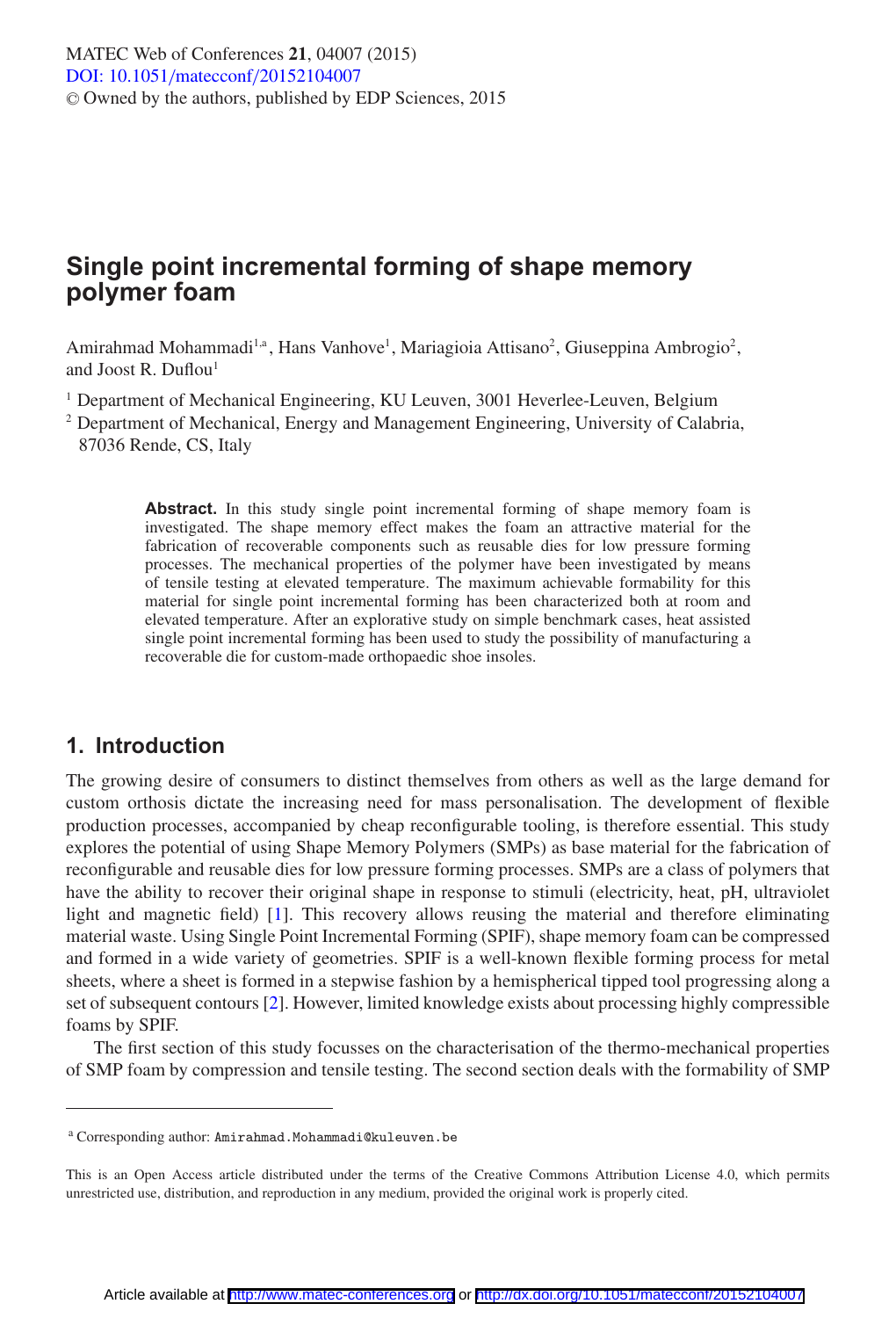| <b>Property</b>                                             | Unit              | <b>Value</b> |
|-------------------------------------------------------------|-------------------|--------------|
| Cell size of the foam                                       | $\mu$ m           | $+/-700$     |
| Density of the foam $(\rho^*)$                              | kg/m <sup>3</sup> | 45           |
| Density of the polyurethane, rigid $(\rho_s)$ [1]           | kg/m <sup>3</sup> | 1200         |
| Thermal conductivity of the foam                            | $W/m*K$           | 0.0334       |
| Thermal conductivity for foam after 20% compression         | $W/m*K$           | 0.0334       |
| Thermal conductivity for foam after 50% compression         | $W/m*K$           | 0.0335       |
| Glass transformation temperature of the foam (Tg)           | $\rm ^{\circ}C$   | 72           |
| Young's modulus of the polyurethane $(E_s)$ [1]             | Mpa               | 1600         |
| Yield strength of polyurethane, rigid ( $\sigma_{vs}$ ) [1] | Mpa               | 127          |

<span id="page-1-0"></span>Table 1. SMP foam and polyurethane (PU) properties.

foam in the SPIF process both at room and elevated temperatures. The geometrical accuracy of the part has been measured with a laser line scanner. Finally an exploratory study was performed to determine the possibility of making a reusable SMP foam die for custom-made orthopaedic shoe insoles.

# **2. Experimental procedure**

### **2.1 Material**

The material used for all experiments was a closed-cell polyurethane-SMP foam (SmartRec 7001: produced by Recticel Company). To make open- or closed-cell foams, gas bubbles can be formed by forcing physical blowing agents into liquid monomer or hot polymer [\[3](#page-6-2)]. Compared to fully dense shape memory polymers (SMPs), SMP foams can withstand higher deformations and show extremely high volume recovery ratios [\[1](#page-6-0)]. Generally, SMP foams are cheaper and lighter than conventional shape memory alloys and have special characteristics such as excellent biocompatibility and heat insulating properties. This material exhibits thermally actuated shape memory behaviour and can easily be cut in any size. For SPIF process the foam was cut into a square shape with dimensions of 225 mm  $\times$  225. The properties of the foam as well as the cell-wall material (polyurethane) are presented in Table [1.](#page-1-0)

### **2.2 Free recovery test**

To study the temperature dependent compressibility and the shape recovery of the foam, a static load of 0.8 kg was placed on top of a foam block with a size of  $35 \times 35$  mm<sup>2</sup>, and a thickness of 11 mm (see Fig. 1). Afterwards, the loaded foam was placed inside a furnace, heated to respectively  $50^{\circ}$ C, 65 °C, 80 °C, 100 °C, 120 °C, 140 °C, 160 °C, 170 °C, and 175 °C and held for 2 minutes. The core temperature of the foam was monitored by means of a K type thermocouple. Subsequently, the samples were unloaded, air cooled and the thickness reduction was measured at different temperatures. Figure 1b shows the results of the compression test at different forming temperatures. The compressibility of the foam increases with increasing temperature and a maximum engineering strain of about 82% was achieved at 174 ◦C. A free recovery test, consisting of heating the unloaded deformed samples above the glass transition temperature of  $72^{\circ}$ C, yielded a full recovery for all observed samples.

### **2.3 Compression and tensile test**

Plastic foams under compression show three different regions: linear elasticity, plastic collapse and densification. In the linear elasticity region cell face stretching occurs, in the so-called plateau region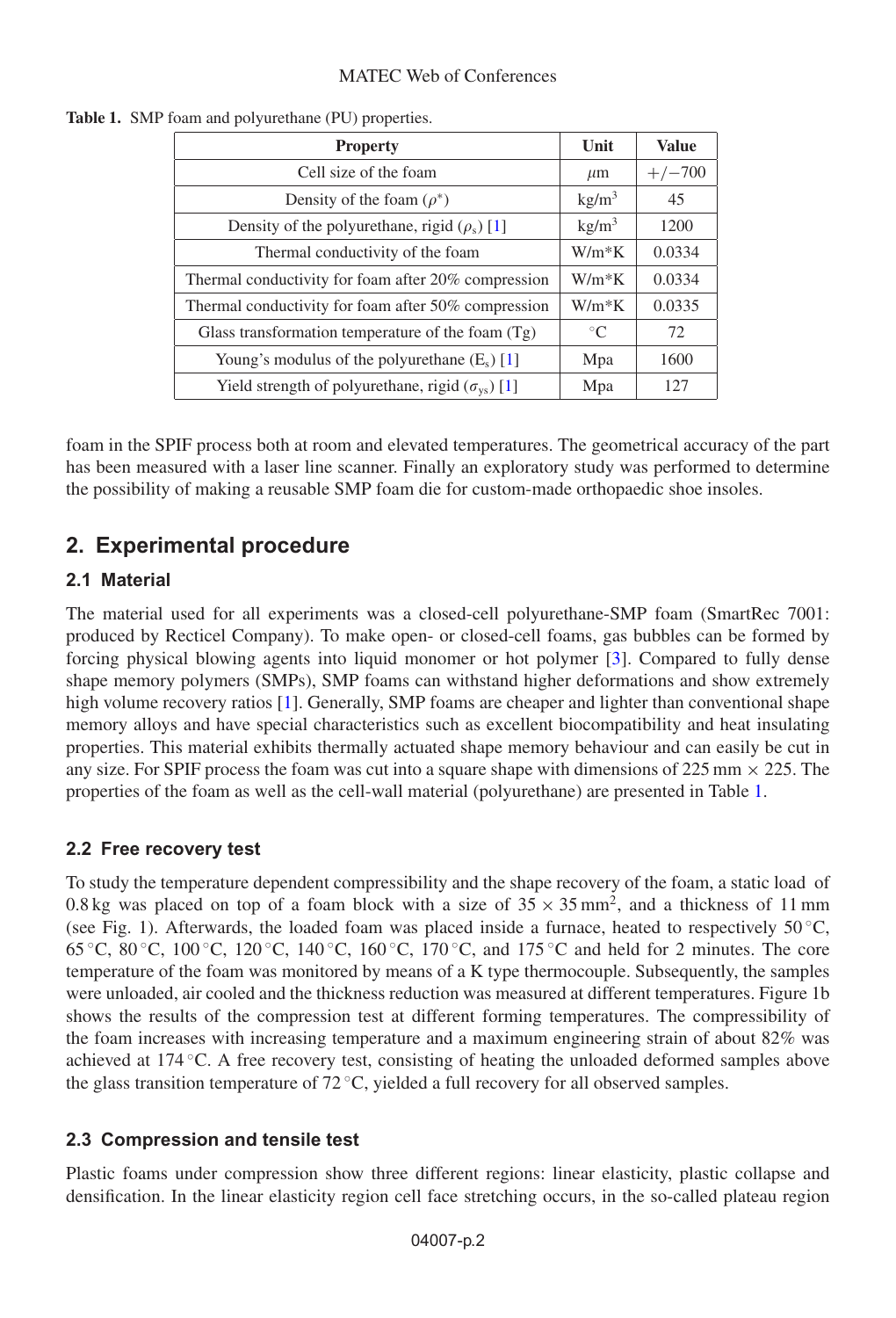#### ICNFT 2015



**Figure 1.** a) Free recovery test and b) compressive strain versus temperature,  $\sigma_c$  is the compressive stress applied on the surface of the foam.

the plastic collapse occurs by formation of plastic hinges, and in the densification region, large plastic strain in compression crushes the cell walls together [\[3](#page-6-2)]. These boundaries are defined for the presented SMP foam using Eqs. (1) and (2) and the data given in Table [1.](#page-1-0) The boundary between the linear-elastic zone and that of plastic collapse is given by [\[3\]](#page-6-2):

$$
\sigma^* = \frac{0.0081(\sigma_{ys})^4}{(E_s \varepsilon)^3} \,. \tag{1}
$$

In which  $\sigma_{\gamma s}$ ,  $E_s$ , and  $\varepsilon$  are yield strength, elastic modulus of the PU and compressive strain respectively. The boundary between the plastic collapse and densification regions is given by [\[1\]](#page-6-0):

$$
\sigma^* = 0.11187(0.9475 - \epsilon)\sigma_{ys}(1 - \varepsilon_c)^{\frac{1}{2}}(1 + 2.33\varepsilon_c)
$$
 (2)

 $\varepsilon_c$  is a limiting strain for densification.

$$
\varepsilon_c = 1 - 2 \frac{\rho^*}{\rho_s} \tag{3}
$$

in which  $\rho^*$  and  $\rho_s$  are density of the foam and polyurethane respectively. This foam has a small relative density (i.e.  $\frac{p^*}{\rho_s} = 0.0375$ ), this reduces the plateau stress and increases the strain at which densification occurs (i.e.  $\varepsilon_c = 0.925$ ).

Compression tests at elevated temperature show that the plastic collapse strength decreases linearly with an increasing forming temperature up to Tg and the formability of the foam under compression enhances at elevated temperature [\[3\]](#page-6-2).

As a test standard for tensile testing of flexible cellular polyurethane foam, ASTM D3574 (Test E) [\[4](#page-6-3)] was used to determine the tensile properties. The tests were conducted at a crosshead speed of 2 mm/min and temperature range of  $25^{\circ}\text{C} - 140^{\circ}\text{C}$ . A universal testing machine, Instron 5985, equipped with a heating chamber was used. The temperature range has been selected in a way that it covers temperatures below and above the glass transformation temperature. The stress-strain curves obtained by the tensile tests are shown in Fig. 2b. It is observed that the tensile stress of the foam increases with deformation. In contrast to metals, in which strain hardening occurs due to dislocation movements and entanglement, the main cause of the hardening in SMP foam is the compression of the cell gas [\[5\]](#page-6-4). Upon plastic deformation the cell walls in the SMP foam turn towards the tensile axis, creating a yield point [\[3\]](#page-6-2). By heating the foam the yield strength drops, also the maximum elongation increases with increasing temperature up to Tg. However, both elongation and yield strength of the foam decrease upon heating the foam above its Tg. The reduction in the elongation above Tg might be due to the shape recovery of the foam or weakening of the cell wall.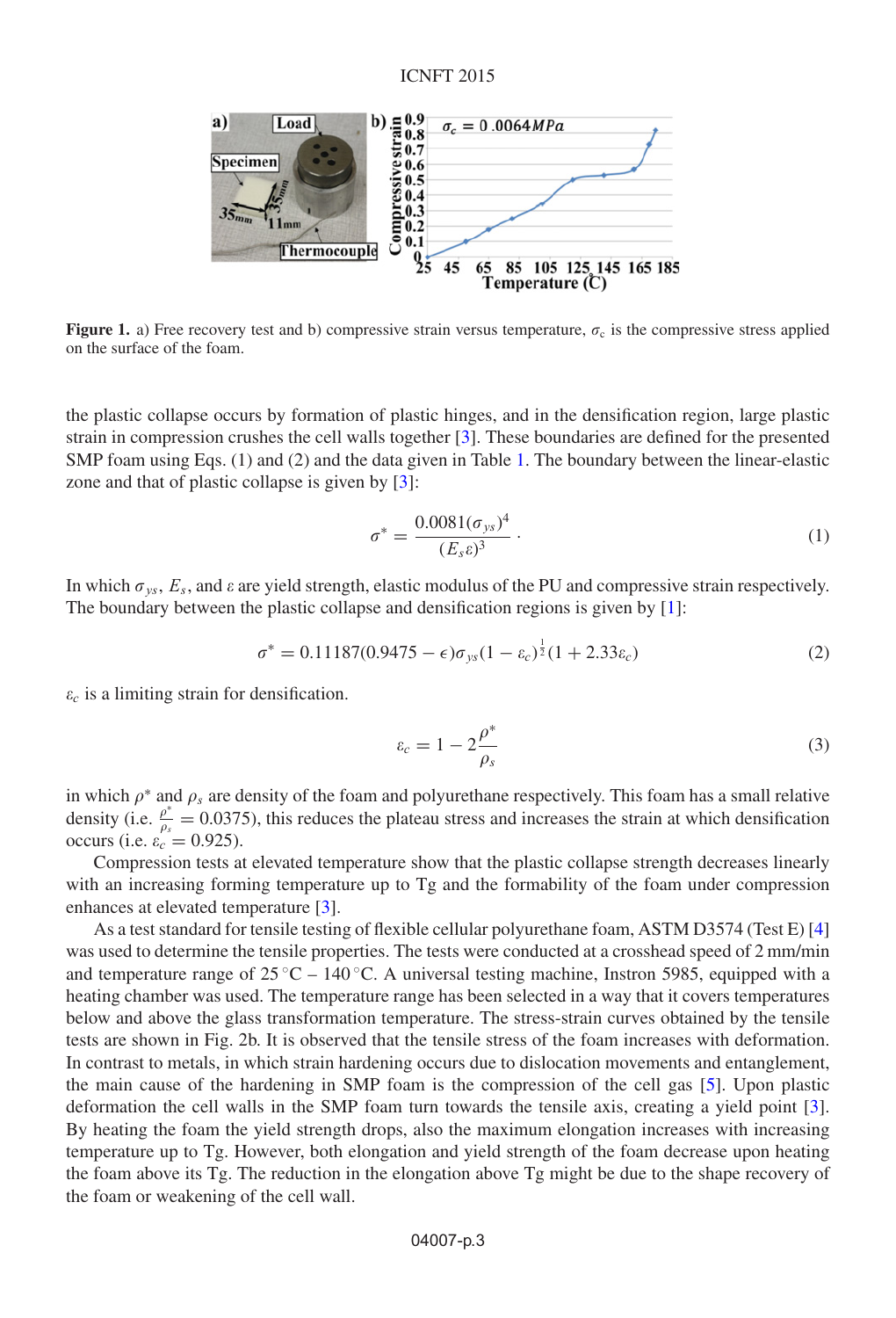

**Figure 2.** a) Compressive stress-strain for SMP foam b) Tensile test curves at different temperatures.



**Figure 3.** a) Warm forming set-up, b) truncated cone specification for formability tests, c) cavity mill tool path with "Zig Zag" cut pattern for forming SMP foam in sheet and d) with "follow periphery" cut pattern for forming SMP in block form. For all experiments a constant step-over  $(\Delta Y)$  of 10 mm, a step-down  $(\Delta Z)$  0.5 mm, a tool size of 10 mm and a forming speed of 2 m/min were selected.

### **3. Experimental plan**

The feasibility to process the shape memory polymer foam by using SPIF was determined by its maximum formability and achievable accuracy. The geometry studied for both formability and accuracy evaluations consists of a truncated cone with a major base of 140 mm and a depth of 20 mm (see Fig. 3b). In order to investigate the influence of the part rigidity on the forming mechanism, the tests were performed both on a sheet of 11 mm thick and a block of 50 mm thick. The sheet foam was only supported around its periphery and the test consisted of forming the negative cone shape by a zigzag planner pattern of the tool inside the cone's cavity (see Fig. 3c). The block foam was supported throughout the entire backside and the corresponding test consisted of forming the positive cone shape by a planar pattern following the periphery of the cone concentrically (see Fig. 3d).

As thermomechanical tests show that forming the foam close to its Tg can improve the formability, tests were performed both at room temperature and at 65 ◦C, measured by the thermocouple attached to the surface of the foam. The warm forming temperature should be kept below its Tg to prevent shape recovery. For the warm forming tests the sheet and block foams were heated by an air heater moving with the forming tool (see Fig. 3a). Moreover, the backside of the sheet foam was heated by a stationary air heater positioned at the backside of the sheet to increase the temperature homogeneity through the thickness of the sheet. The formability in this process is studied through making a series of cones while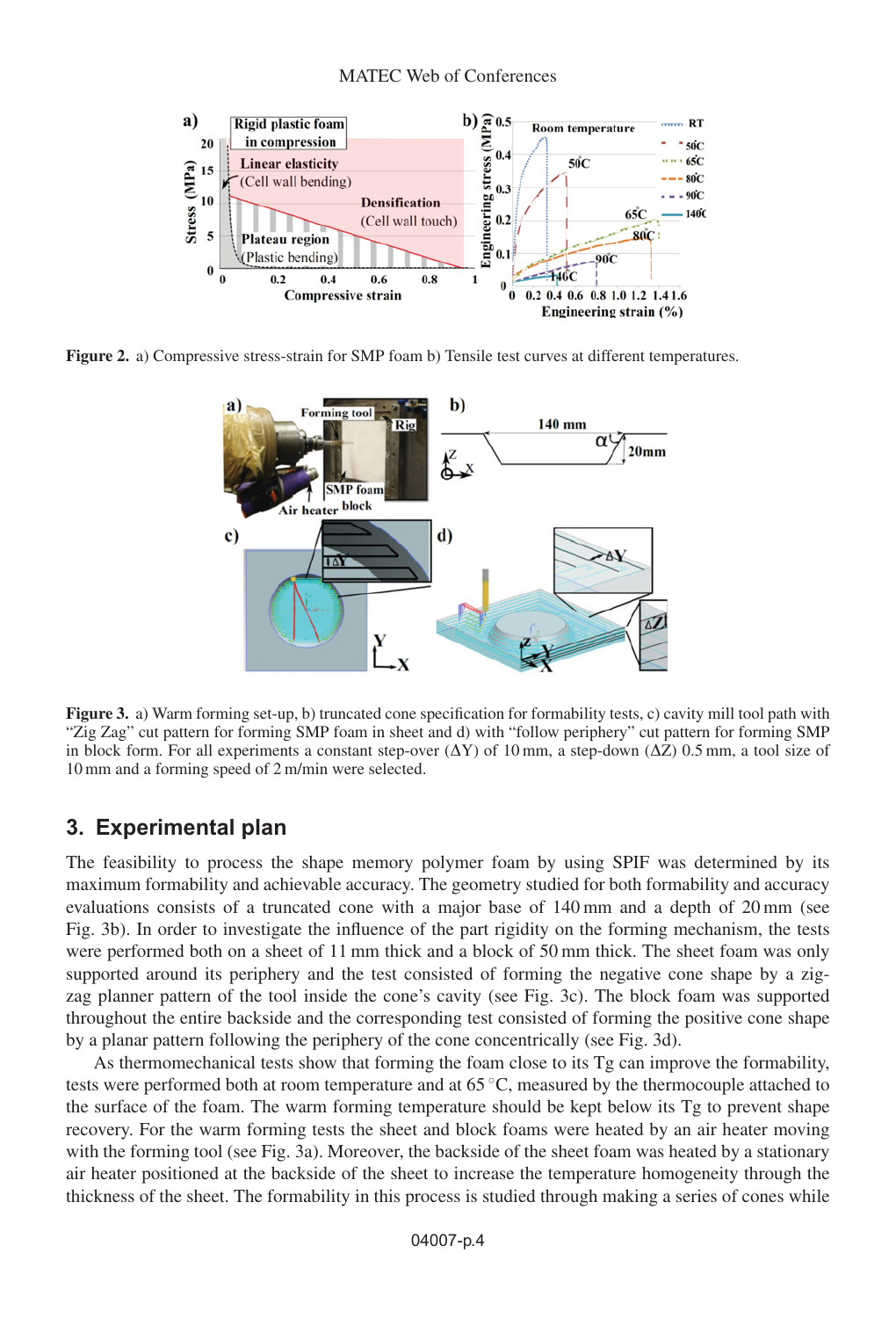

**Figure 4.** Colour plot representing dimensional accuracy (in mm) in comparison to the CAD surface of a) warm formed SPIF formed block (20 ◦ cone), b) compensated formed block, c) warmed formed SPIF formed sheet  $(15° \text{ cone})$ , and d) compensated formed sheet.



**Figure 5.** Accuracy comparison along the cross-section parallel to the X axis shown on Fig. 4 a) block (20 $\degree$  cone), and b) sheet (15 $\degree$  cone).

subsequently increasing the wall angle  $(x)$ . The maximum forming angle was defined by identifying the maximum wall angle ( $\alpha$ ) at which no material failure can be observed, a resolution of 1<sup>°</sup> was chosen for this maximum wall angle determination. The geometrical accuracy of the SPIF forms parts has been measured with a laser line scanner.

### **4. Experimental observations**

The maximum nominal forming angle at room temperature for the sheet and block were determined to be 25◦ and 26◦ respectively. However, in the sheet foam the material failure occurred at the backside, whereas in the block foam the cracks were located in the tool side of the foam showing a difference in the deformation mechanism. The deformation in a block consists mainly of a compression in Z direction while the sheet foam shows some rigid body deformation during SPIF process as it is not supported from the back. This leads to tensile stresses on the back of the sheet foam. The formability of the foam has been found to improve considerably at the elevated temperature ( $\sim 65^{\circ}$ C) where the nominal forming angle for both sheet and block foams were determined to be 32°. The accuracy results for a block show a large amount of springback on the wall (see Figs. 4a and 5a) and for the sheet foam severe undeforming in the cone wall and the bottom region is observed (see Fig. 4c and Fig. 5b). Unlike metals which typically show inwards bulging of the bottom in shallow sloped Single Point Incrementally (SPIF) parts, the bottom of the SPIF formed sheet/block foam is horizontal and the cone wall is straight. The accuracy can be improved through iterative toolpath compensation, as is shown in Fig. 4b and d. From the accuracy plots and Fig. 5 it can be concluded that the accuracy can improve significantly after a simple mirroring toolpath compensation [\[2](#page-6-1)].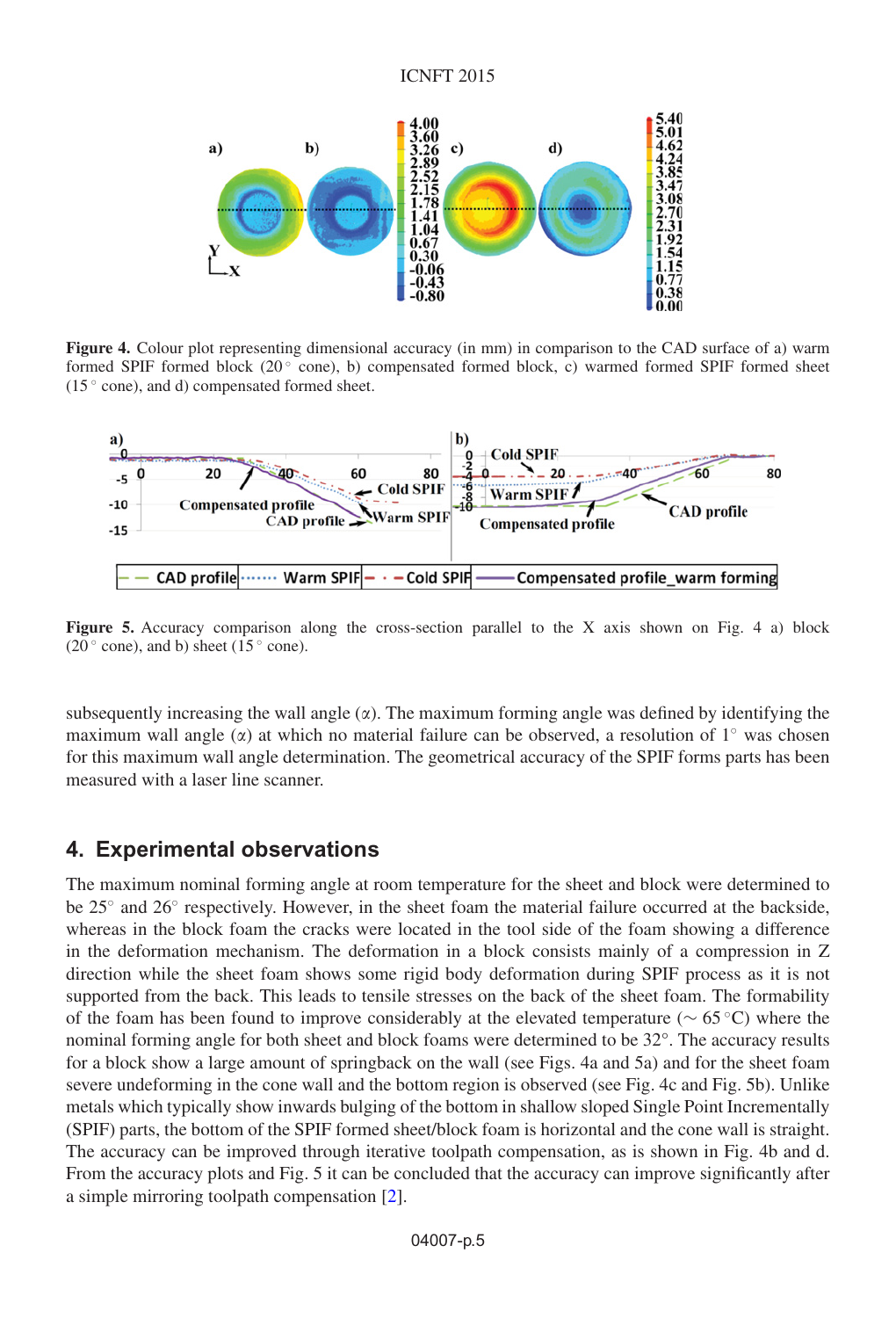

**Figure 6.** a) Corrected insole STL, b) Tool path generation for scanned insole, c) SPIF of insole, and d) accuracy measurements (left picture shows accuracy profile along dashed line).

# **5. Shoe insole manufacturing case study**

Traditional methods for making custom insoles, such as wrapping a wet plaster around the feet for creating a negative plaster cast, which can later be used for fabrication of individual positive plaster molds, are cumbersome and time-consuming. The desired foot corrections applied to the casts of the foot made by these methods are applied manually, resulting in limited geometrical accuracy of the manufactured insole, and are highly dependent on the skills of the involved technician. Alternatively SPIF as a numerically controlled dieless forming process can be used for forming recoverable dies for custom-made orthopaedic shoe insoles. Generally this can be done in two different ways. In the first method the patient's foot is scanned and the desired corrections on the STL file can be made by the specialist using commercially available orthotic design software. Afterwards, a corrected STL file is imported to the CAD/CAM software and a toolpath can be generated for incremental forming of the SMP foams into moulds for the insole. Later, the foam can be heated above its Tg to achieve a flat block and the process can be repeated without loss of material. The second method starts by pressing the patient's foot into an SMP foam block, scanning the footprint, correcting the toolpath to the desired shape and modifying the already deformed footprint geometry by SPIF. Furthermore, localized shape recovery is possible on the deformed foam at the desired regions; this can be achieved by locally heating up the foam above its Tg.

The first method, as described above, has been utilised as a case study. Figure 6 shows the summary of the manufacturing process. The corrected STL file of the scanned insole is imported to a commercial CAD/CAM software. A "cavity mill" tool path (see Fig. 3C and Fig. 6b) is used for manufacturing an insole in a block of 30 mm (see Fig. 6c), after which the accuracy of the part is measured using a laser line scanner (see Fig. 6d). It is observed that the insole geometry could be successfully formed inside the foam block. However, further studies using toolpath compensation strategies are required to improve the accuracy of this part.

# **6. Conclusion**

This study showed the possibility of manufacturing recoverable shallow sloped parts using SMP foam. It has been observed that forming at elevated temperature increases the formability by 28%. This process has the potential to manufacture custom-made reusable dies from SMP foams. Orthotic insoles were evaluated as possible application as their typical geometry lies within the process window for incrementally formed SMP foam.